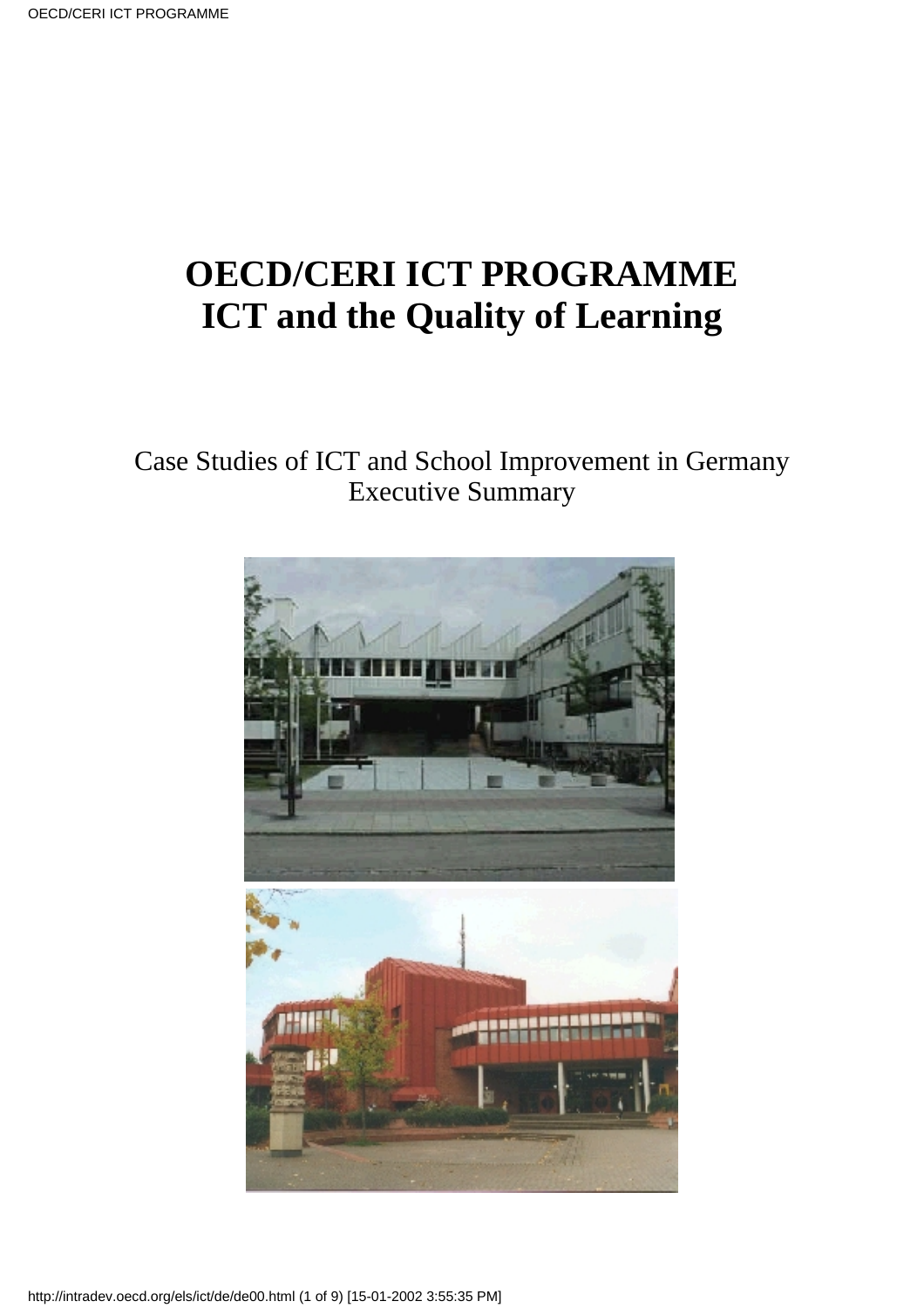

# Mai 2001

### Dr. Uwe Haass, Team Leader



http://intradev.oecd.org/els/ict/de/de00.html (2 of 9) [15-01-2002 3:55:35 PM]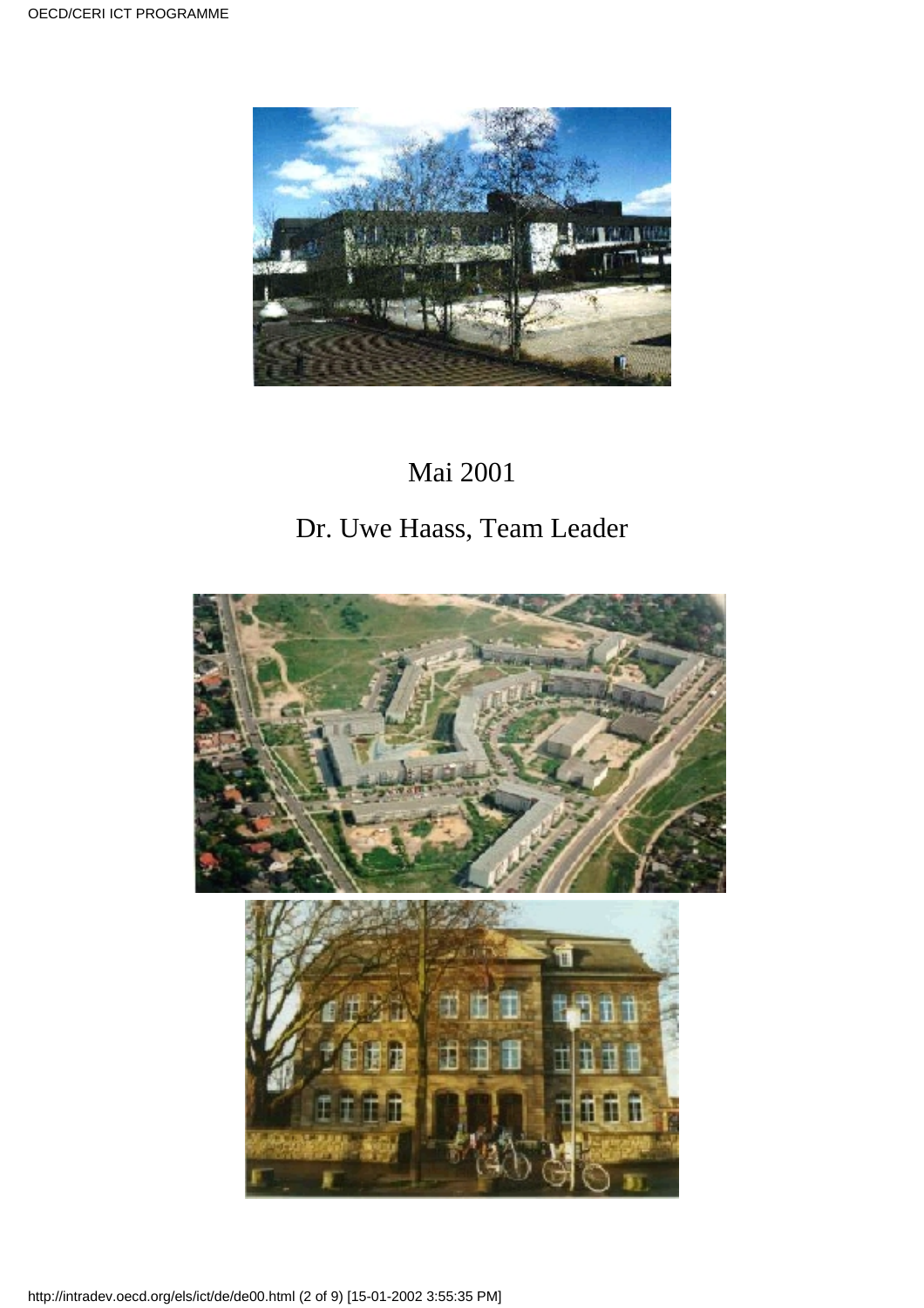Franziska Seeber Ulrike Weininger

FWU Institut für Film und Bild in Wissenschaft und Unterricht gemeinnützige GmbH Grünwald, Germany



- ❍ [1. Acknowledgements](#page-3-0)
- ❍ [2. Introduction](#page-3-1)
- ❍ [3. The Educational System in the Federal Republic of Germany](#page-4-0)
- ❍ [4. ICT in the German educational system](#page-5-0)
- ❍ [5. Schools selected for the OECD survey](#page-5-1)
- ❍ [6. Conclusion to the Hypotheses](#page-5-2)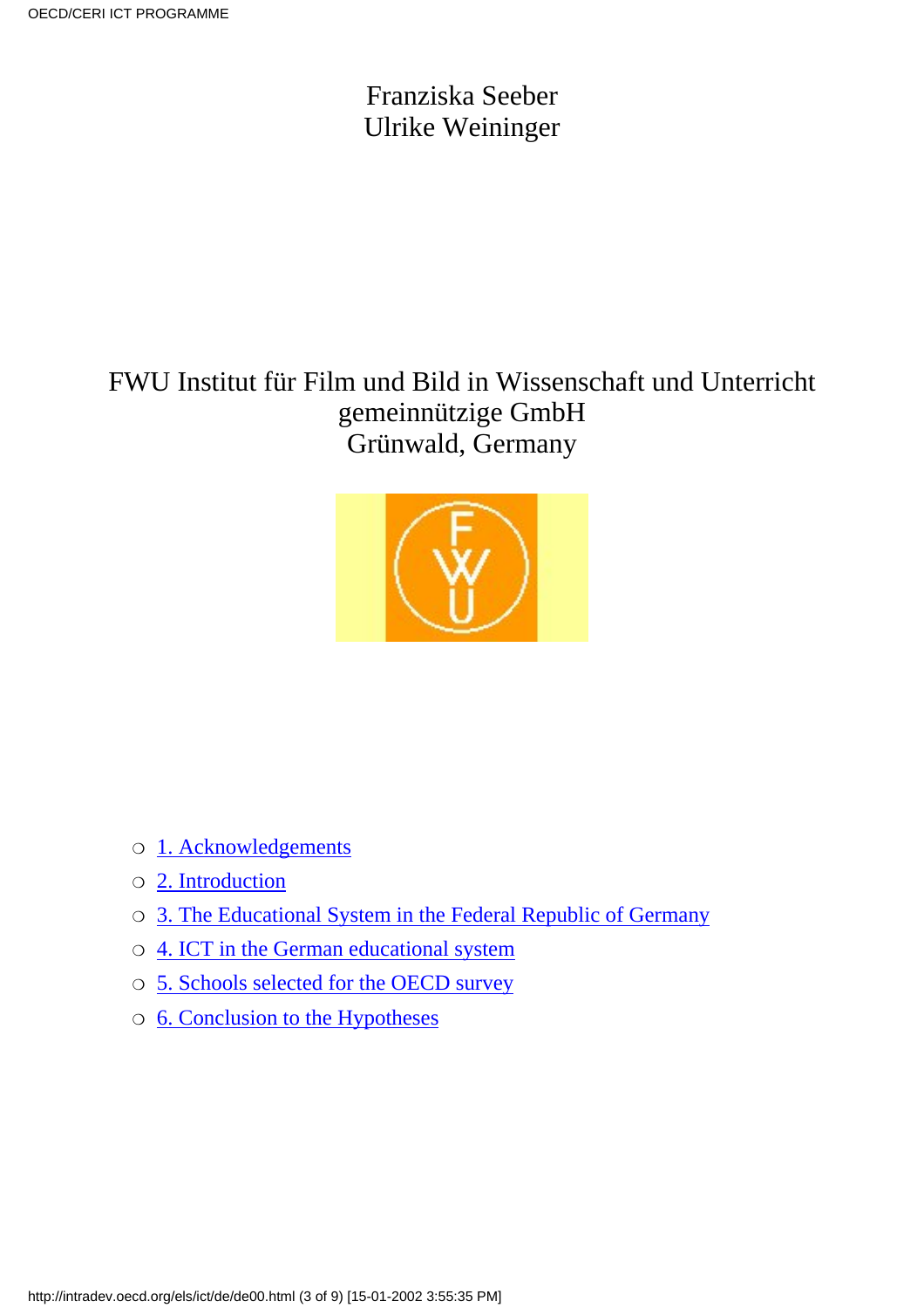#### <span id="page-3-0"></span>**1. Acknowledgements**

We should like to take the opportunity here to thank in particular the five German schools, headmasters and headmistresses, teachers, students, technical employee and parents for their cooperation and support in the execution of this survey. They always received us in an open and friendly atmosphere, gave willingly of their time and patience to support our survey personally and provided useful assistance in organizational matters. Their hospitality afforded us excellent and interesting insights into school life and provided us with experiences which made a great impression on us.

Furthermore, we wish to thank the *Ministries of Education and the Arts (Kultusministerien)* involved for their co-operative and friendly support and approval to carry out the survey in the respective Federal States and the *Ministry for Education and Research [Bundesministerium für Bildungs und Forschung, (BMBF)]* without whose financial assistance this project could not have been carried out

This survey would not have been carried out without the support of the persons and authorities mentioned above.

The FWU Institut für Film und Bild in Wissenschaft und Unterricht research team: Dr. Uwe Haass - Team Leader Franziska Seeber - Researcher Ulrike Weininger - Researcher

#### <span id="page-3-1"></span>**2. Introduction**

The survey presented here is part of the international ICT program *"ICT and the Quality of Learning"*, carried out by the *Centre for Educational Research and Innovation (CERI)* of the *Organisation for Economic Co-operation and Development (OECD)*. Germany participated in this program on the qualitative partial study *"Case Studies of Organisational Change"*. A total of 23 states based their work on the *Workbook for Case Studies of Organisational Change* , and collected data at three to six schools in each state using the same instruments (interview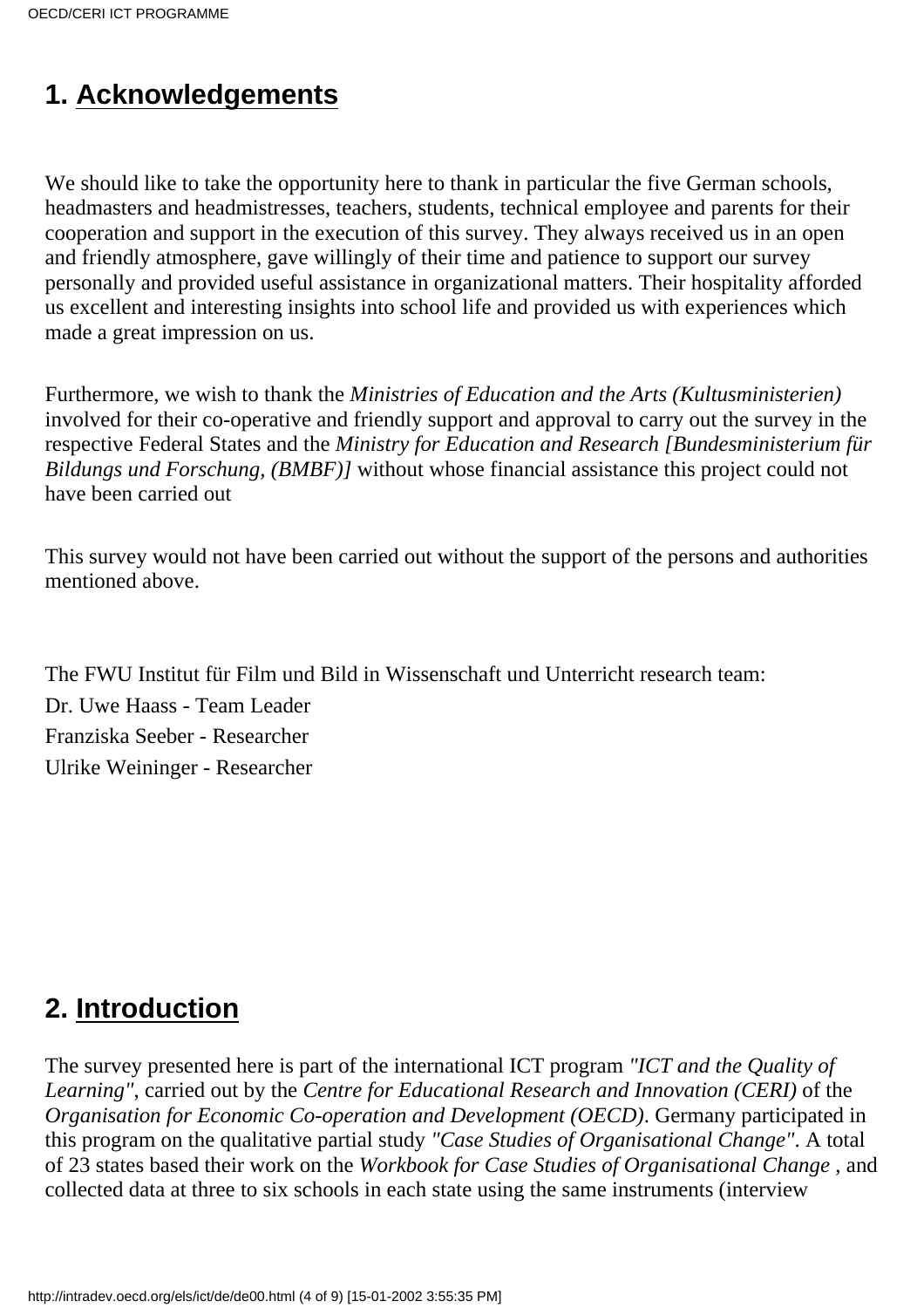guidelines and questionnaires) which were then evaluated in compliance with a defined plan. The survey was carried out in Germany from August 2000 to January 2001.

# <span id="page-4-0"></span>**3. The Educational System in the Federal Republic of Germany**

The following brief introduction to the educational system in the Federal Republic of Germany is to provide a background to the schools audited in the survey. The educational system in Germany can be divided into general schools and vocational schools whereby the vocational schools combine educational and in-company training, an arrangement therefore known as the Dual System.

The general school system in Germany is divided into three sectors. After the primary level which usually lasts for a period of 4 years (primary school), and which must be attended by all students, the system is divided up into a secondary level comprising three types of secondary schools, the Hauptschule (*general secondary school)* and the Realschule (*secondary modern school)* both representing the secondary level I, and the Gymnasium (*grammar school)* comprising secondary level I and II. These three types of school usually commence with grade 5.*(the 5th year of education , the child is around the age of 10-11)* (In a few Federal states there is still an orientation level , e.g. in Lower Saxony, Hesse and in some schools in North-Rhine Westphalia. This independent school type comprises grades 5 and 6 and is followed by secondary school). In addition, there is a Gesamtschule (*comprehensive school)* which has all three school types Hauptschule, Realschule and Gymnasium under one roof. Students are, as a rule, taught as a complete class group and in certain subjects according to the school they have been assigned to. The percentage of comprehensive schools among the other general school types is very small.

Compulsory schooling in Germany is 12 to 13 years. The grammar school and the comprehensive school have the longest period of 13 years. Grades are counted from 1 beginning with the first grade in primary school. The final school leaving certificate at the grammar school is known as "Abitur" and is a qualification to attend university. The Hauptschule ends after 9 years of schooling after which a vocational training can be started in combination with a vocational school. The Realschule finishes after a school time of 10 years with the Mittlere Reife (*a general certificate of secondary education)* which is a qualification for vocational training with an apprenticeship or for a transfer to a Gymnasium. There is additionally a tertiary level comprising universities, vocational apprenticed training within the Dual System and further education which are looked on as institutions for initial vocational training and set apart from other general schools.

Students at the Hauptschule frequently come from high-poverty backgrounds. Lessons in the Hauptschule tend to be of a practical nature, preparing the students for certain jobs which means that these students must be assessed in a different way from students at a Realschule or Gymnasium. The cognitive performance of Hauptschule students is often lower and less successful than students in other types of schools.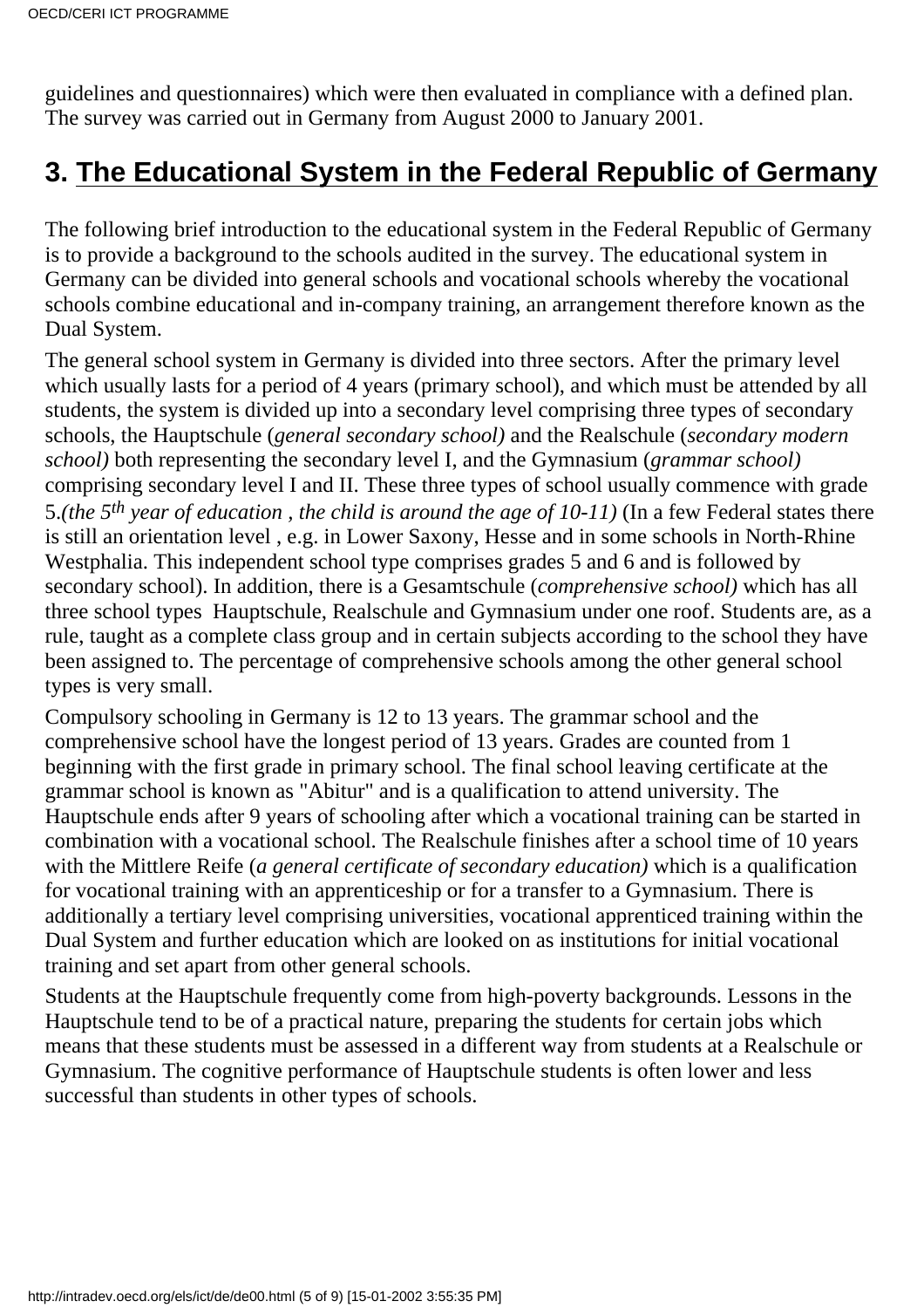### <span id="page-5-0"></span>**4. ICT in the German educational system**

The Federal Republic of Germany is divided into 16 Länder or federal states each having its own Ministry of Education and the arts (Kultusministerium) responsible for school affairs in its own autonomy. In each state, curricula are created for the schools in that state which means that with regard to the inclusion of ICT in German schools there can be no uniform curricula in the schools. For the time being, most states have prescribed contents for lessons in computer science but this does not usually come into force until from grade 7 to 9 and then it is, as a rule, a optional compulsory subject of choice. This means that computer science at school is not an obligatory subject for all students. Didactic concepts and the anchoring of ICT in obligatory lessons is not yet prescribed throughout all of Germany. However, some states have started to integrate ICT into obligatory lessons.

The infrastructure regarding ICT in schools in Germany has been provided among other means by the project *Schulen ans Netz* of the *Bundesministeriums für Bildung und Forschung* (BMBF) in co-operation with the *Deutschen Telekom AG,* an initiative and other financial assistance through which many schools in Germany were able to procure modern computers and peripheral equipment. In the meantime, almost all schools were networked free of charge and have also free access to Internet. Further regional and national promotions assist schools in the initial procurement and expansion of their ICT infrastructure. However, it can be said that the infrastructure in German schools is not yet adequate and the schools must endeavour to find sponsors to provide them with financial and material means.

# <span id="page-5-1"></span>**5. Schools selected for the OECD survey**

For the OECD survey in Germany, five schools were selected which had already integrated ICT into their curricula and were working with it innovatively: the Freiherr-vom-Stein-Schule (Pilot study), Hessisch Lichtenau (Central Germany); the IGS Bonn-Beuel, Bonn (West Germany); the Grammar School O., O., (South Germany); the Albanischule, Göttingen (Central Germany); und die Jules-Verne-Schule, Berlin (East Germany). Besides being of different types, the schools also represent different territorial areas of Germany and included a grammar school, three comprehensive schools (Freiherr-vom-Stein-Schule, IGS Bonn-Beuel, Jules-Verne-Schule) und a primary school. (Albanischule)

# <span id="page-5-2"></span>**6. Conclusion to the Hypotheses**

The following conclusions were drawn for the hypotheses from data and results from the audited schools:

**Hypothesis: Technology is a strong catalyst for educational innovation and** 1. **improvement, especially when the World Wide Web is involved. The rival hypothesis is that where true school-wide improvement is found, technology served only as an additional resource and not as a catalyst, that the forces that drove the improvements also drove the application of technology to specific educational**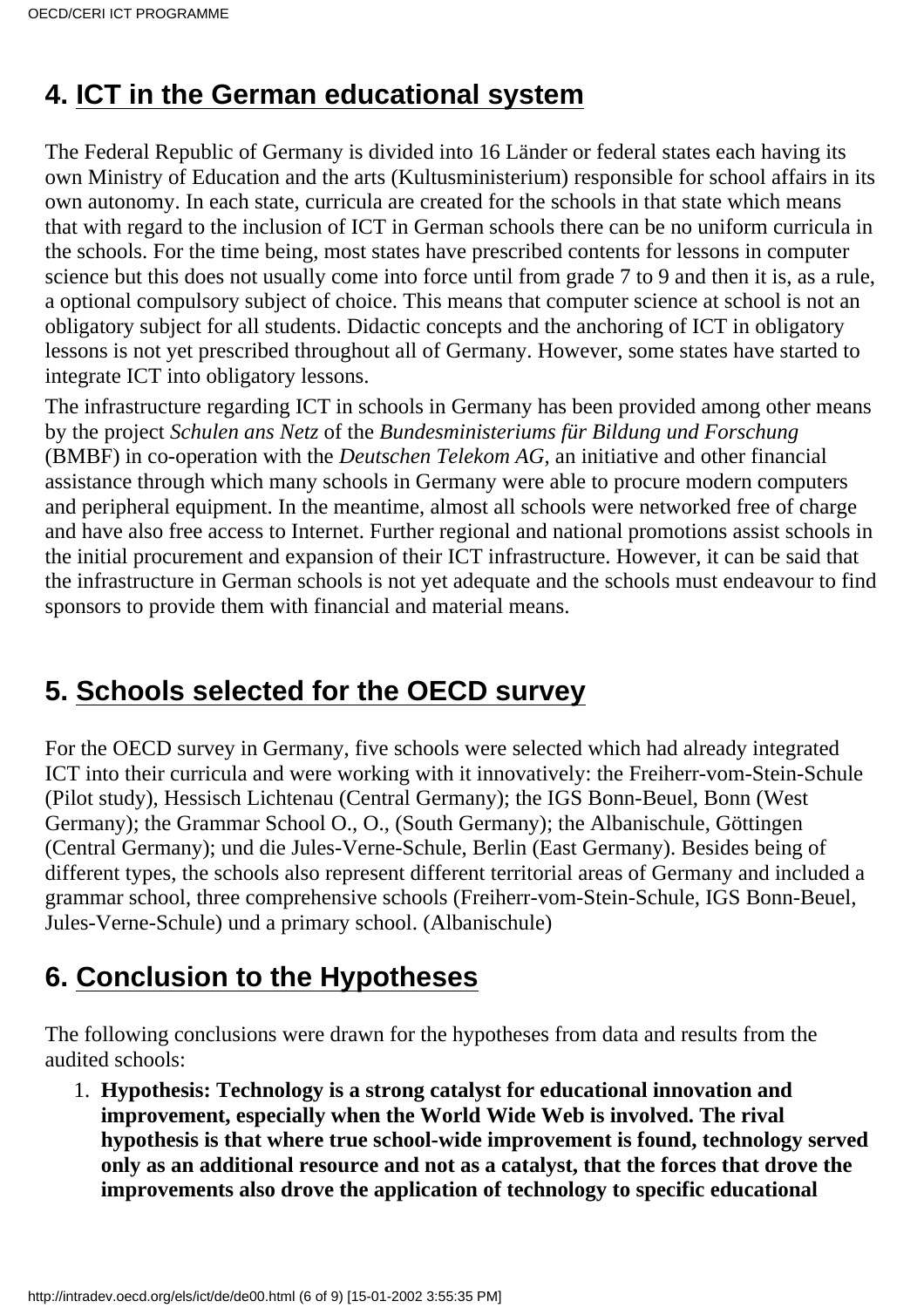#### **problems.**

It was observed that ICT was often used in lessons in which the teacher worked with new teaching and learning methods and new lesson concepts. Teachers who work with ICT in their lessons emphasized that conventional teaching methods must be changed in order to integrate ICT appropriate into lessons. Increased forms of group work are made possible as well as project-based learning. This new methods bring about a change in the roles of students and teachers. ICT functions as a catalyst giving rise to new learning and teaching methods. Changes arising from ICT often are parallel to changes in pedagogy, involving, however, varying teacher groups and interest groups.

The rival hypothesis is that most schools initially began with pedagogical innovations or an extensive school development process in which ICT was only partly included or subsequently as an additional tool. ICT was merely an innovation and served in the main as a search instrument for information, as a medial illustration of subject matter, for learning computer science and for text creation. This way of handling ICT inevitably leads to innovations and changes. ICT in this form could lead to teachers creating further innovative ideas, but does not necessarily do so.

From those schools included in the survey it can be said that the rival hypothesis up to now is more strongly visible as not all schools working with ICT have introduced new teaching methods. Pedagogical innovation, however, played a major role in the audited schools, independent of ICT although it is assumed that the more ICT is diffused through the schools, the more innovative teaching methods there will be.

**Hypothesis: The diffusion of the innovation/ improvement (and therefore of ICT)** 1. **followed the traditional diffusion pattern for innovations, as outlined by ROGERS (1995). The rival hypothesis is that technology functions differently from traditional innovations and that therefore different patterns occur.**

A variety of reasons speak for the diffusion of innovations in schools as outlined by ROGERS. In all of the schools, innovations were initiated and motivated by convinced and committed teachers. As a rule, this led in the event of resistance to the formation of smaller groups who further diffused the innovations throughout the school. These groups contributed to the implementation and definition of innovations so that gradually the innovations could be established among other persons in the school. Nevertheless, some teachers used the integration of ICT for their own relative advantages such as personal interests, securing their workplace for the future, career advancements, recognition and job satisfaction, job facilitations etc. In addition to knowing that ICT is time-consuming, many teachers see the complex and complicated technology as further obstacles. Teachers can overcome their apprehension of it by making the acquaintance of the technology at home in their own four walls. Bringing teachers together in a "teacher team" promotes increased use of ICT in lesson, ICT knowledge and skills can be passed on to others quickly. During normal diffusion, more and more teachers were induced to contribute their opinions having been spurned on by a few of the trailblazers. No diffusion patterns in the sense of the rival hypothesis were observed.

**Hypothesis: Successful implementation of ICT depends mostly upon staff** 1. **competence in the integration of ICT into instruction and learning. This hypothesis assumes that teachers mediate ICT applications when they are successful, and that ICT`s academic value relates positively to teacher competence. The rival hypothesis**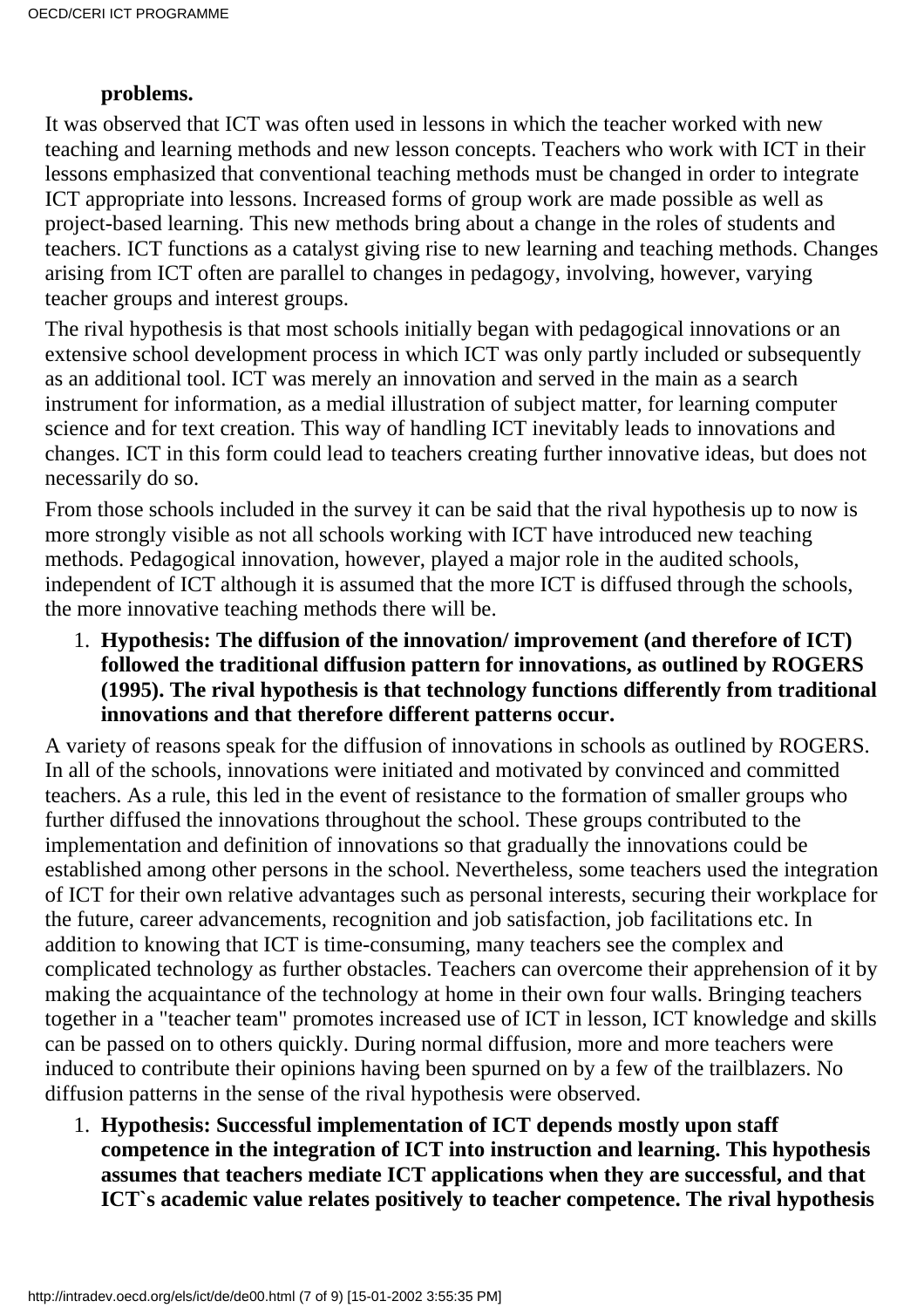#### **is that the school technological infrastructure and student ICT competence rather than staff competence determine ICT implementation outcomes.**

Successful implementation of ICT would appear at first not to be dependent on infrastructure. Schools with adequate infrastructure did not display ICT use in lessons throughout the whole school. However, it was observed that where schools increased teacher skills in ICT through training, ICT use in lessons likewise increased. Teachers who felt insecure handling ICT used the media relatively seldom in their lessons. To carry out innovative projects, teachers need comprehensive know-how or the support of outside helpers. According to answers given concerning the integration of ICT in lessons and the design of learning scenarios, teacher competence is a decisive factor. However, this does not solely depend on the teacher s ICT skills but also on their ability to make the most benefit of the computer s specific qualities and to integrate them into their lessons. As the available infrastructure improves and increases, so do the ICT skills of the teacher.

The rival hypothesis is supported by observations that teachers are put off using the computers when the equipment is often defect or, vice-versa, a high-quality infrastructure (state-of-the-art hardware and software, sufficient equipment and time, stable systems etc.) motivated teachers to use them. Both teachers and students work with more motivation on equipment which is modern and efficient and is available in sufficient quantities. Control software also provides teachers additional confidence to take the whole class into the computer room. Although assistance from students can compensate for a lack of teacher competence, it cannot make up for a lack of didactic concepts and imagination in integrating innovative ICT into lessons. The hypothesis can only be affirmed if there is a guarantee that the technical ICT infrastructure exceeds a critical level.

**Hypothesis: Gaps in academic performance between high and low poverty students** 1. **will not increase when all students have equal access to ICT. The rival hypothesis is that equal access to ICT will lead to more advantaged students increasing the performance gap with disadvantaged (high poverty) students.**

At the audited schools where there was free access to computer technology and internet and where moreover, ICT was regularly included in lessons, high poverty students had good opportunities to compensate differences to students who were able to use a computer and the internet at home. In some cases, it was observed that high-poverty students profited from the opportunity to gain ICT skills at school thus cancelling out any existing disadvantages.

The rival hypothesis was demonstrated however in the fact that students who had computer and internet access and could spend a lot of time at home training their ICT skills were at an advantage over those high poverty students who did not have these opportunities. It was reported that even when high-poverty students had been able to build up good ICT skills, they were often apprehensive in approaching ICT, teachers were convinced that this problem could not be reduced simply by free access in lessons. Low-poverty students whose parents were, as a rule, better educated and also interested in ICT received more support, which again increased the differences. The problem of self-selection often means that those who are already interested in the computer are those who tend to use the computer more in school whereby they gain skills leading to better academic performance something high-poverty students cannot necessarily achieve with in-school opportunities as they tend not to make so much use of them.

These results would tend to support the rival hypothesis.